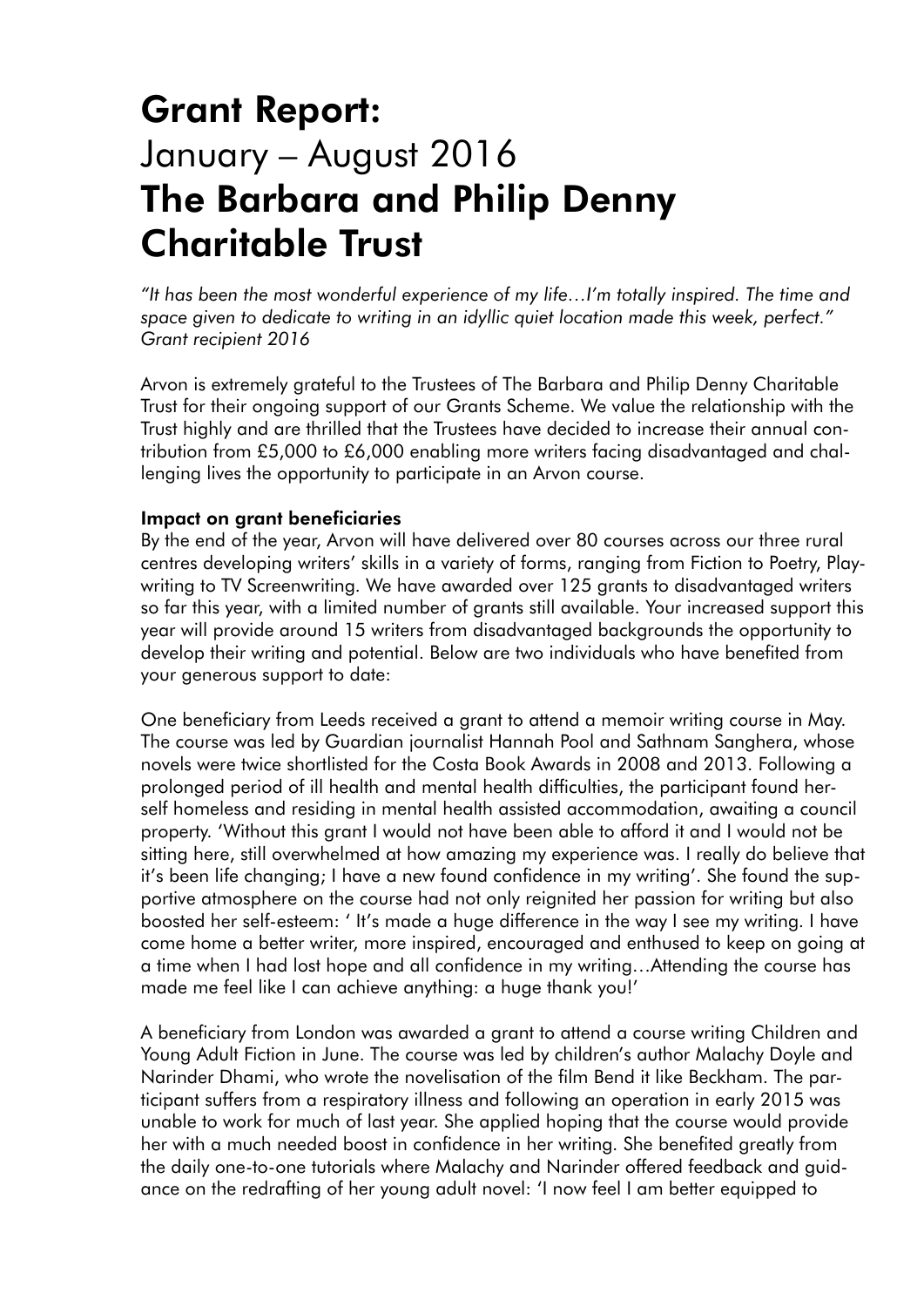complete my novel…It is safe to say that without this course I would not feel confident in approaching agents/publishers or even entering competitions'. At the end of the week she commented: 'I cannot fully express what Arvon means to me, it's been magical and exciting…I would not have been able to be part of this wonderful journey had it not been for the grant, so thank you.'

## Recent Achievements of Grant Recipients

The Grants Scheme has a proven track record in supporting writers at the beginning of their careers with many achieving recognition for their writing. One such writer, Wyl Menmuir received a grant in 2012 to attend a Starting to Write course. Wyl was profiled in our 2012 report to The Barbara and Philip Denny Charitable Trust. His debut novel, The Many, was released by Salt Publishing in June. We are delighted to report that last month The Many was longlisted for the Man Booker Prize.

The following two Arvon alumni and grant recipients have gained notable accolades for their writing and have returned to Arvon this year as tutor and guest reader. Course participants are particularly inspired by those tutors whose writing journey they can relate to and learn from.

Andrew McMillan received a grant to attend a poetry course in 2011. He described the impact the course had on his writing: 'The challenges of the week really helped me to mature and grow as a writer and I feel I made a huge step forward'. In 2015, his debut collection Physical, was published and became the first ever poetry collection to win The Guardian First Book Award. The collection included 'protest of the physical'; a long poem Andrew began writing four years earlier on the Arvon course. Physical was shortlisted for the 2016 International Dylan Thomas prize, Costa Poetry Award 2015 and the Forward Prize for Best First Collection. In July, Andrew returned to Arvon as a guest on a Starting to Write course, alongside the poet Adam O'Riordan, who had also received a grant back in 2004.

**Jessica Swale** was awarded a grant to attend a playwriting course in 2012. Whilst on the course Jessica worked on completing her first play Blue Stockings. The following year Blue Stockings, premiered at Shakespeare's Globe earning her a nomination for 'Most Promising Playwright' in the Evening Standard Theatre Awards 2013. She returned to the Globe in 2015 with the world premiere of her play Nell Gwynn. We were thrilled when the play transferred to the West End and won the 'Best New Comedy Award' at the Olivier Awards 2016. Jessica is currently writing the film adaptation of Nell Gwynn. She was recently awarded a JJ Screenwriting Bursary Award from BAFTA to write Summerland, her first original screenplay.

Jessica tutors regularly on Arvon courses and in August tutored on the Starting to Write a Play course, alongside acclaimed playwright and poet Inua Ellams, a Nigerian British writer who also received a grant to attend a playwriting course back in 2010. Supporting the professional development of a diverse range of writers Attending an Arvon week can have a transformative effect on an aspiring writer. The supportive environment of the course boosts participants' confidence in themselves and their writing ability. Arvon courses also provide grant recipients with the opportunity to develop networks with other aspiring writers and to form invaluable industry contacts. Tutors and guests readers in 2016 include: Claire Zolkwer, Commissioning Editor, Comedy Entertainment, ITV; Susan Roberts, Radio Editor, BBC Drama North; and Max Porter, editor of Granta Books. Feedback from grant recipients consistently shows how much they value